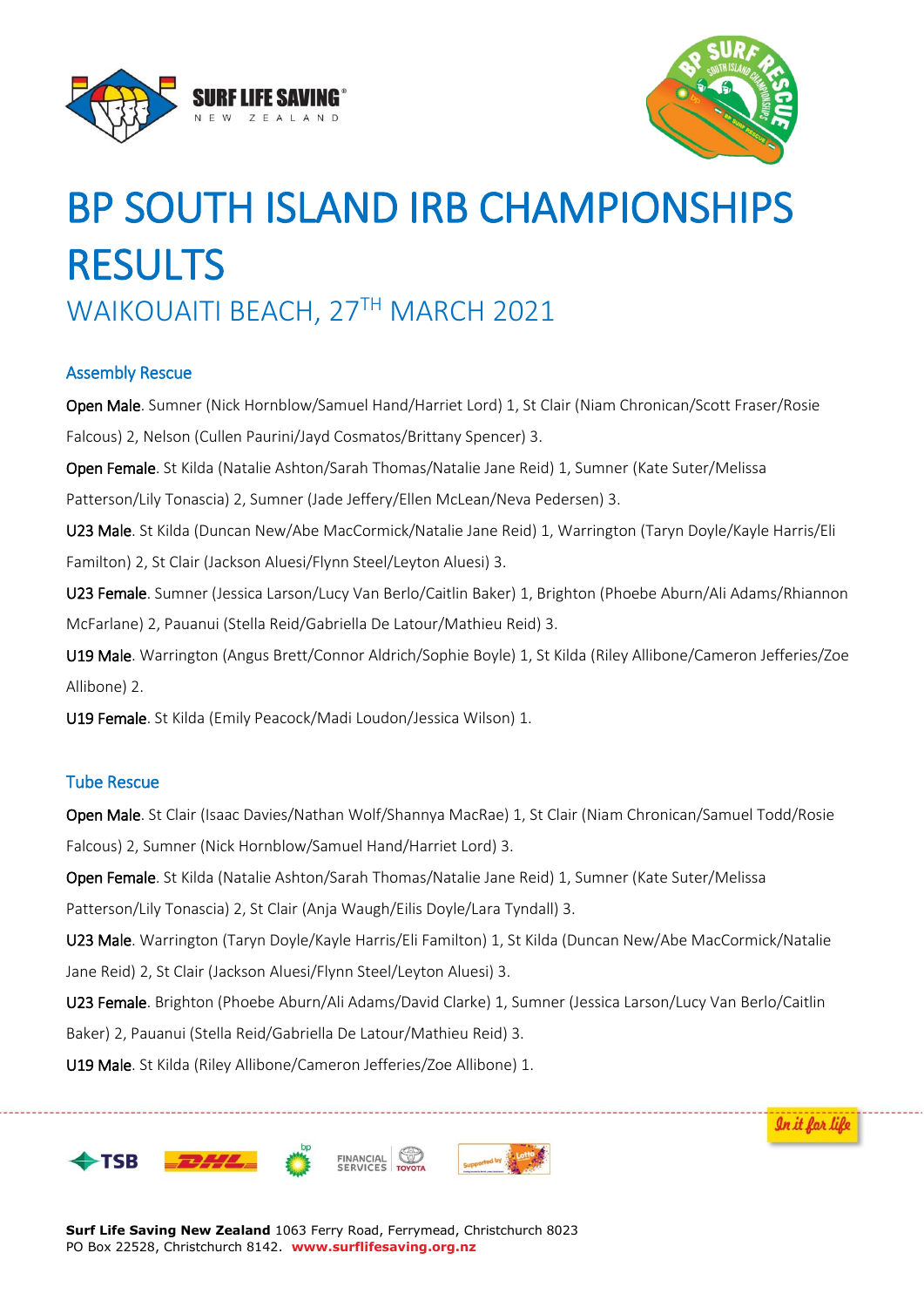U19 Female. St Kilda (Emily Peacock/Madi Loudon/Amelia Loudon) 1, Sumner (Jade Couch/Harriet Lord/Lily Tonascia) 2.

### Mass Rescue

Open Male. Sumner (Nick Hornblow/Samuel Hand/Harriet Lord/Jade Jeffery) 1, Nelson (Cullen Paurini/Jayd Cosmatos/Brittany Spencer/Greta Clark) 2, St Kilda (Ben Pickles/Nic Brice/Jessica Wilson/Natalie Jane Reid) 3. Open Female. St Clair (Mikayla Garforth/Jamie Vuglar/Emma Christophers/Rosie Falcous) 1, St Kilda (Natalie Ashton/Sarah Thomas/Natalie Jane Reid/Molly McDowall) 2, Sumner (Jade Jeffery/Ellen McLean/Neva Pedersen/Samuel Hand) 3.

U23 Male. St Kilda (Danyon Noakes/Matt Lloyd/Molly McDowall/Natalie Jane Reid) 1, St Kilda (Duncan New/Abe MacCormick/Jessica Wilson/Jody Mowat) 2, Warrington (Taryn Doyle/Kayle Harris/Eli Familton/Jordyne Harris) 3. U23 Female. Sumner (Jessica Larson/Lucy Van Berlo/Caitlin Baker/Lewis Elliott) 1, Pauanui (Stella Reid/Gabriella De Latour/Mathieu Reid/George Reid) 2, St Clair (Anaia Wiparata/Olivia Pearce/Shannya MacRae/Lara Tyndall) 3. U19 Male. South Brighton (Callum Jeffery/Isaac Cotter/Alanah Fern/Harry Roberts) 1, Warrington (Angus Brett/Connor Aldrich/Sophie Boyle/Jordyne Harris) 2, St Kilda (Riley Allibone/Cameron Jefferies/Zoe Allibone/Molly McDowall) 3.

U19 Female. St Kilda (Emily Peacock/Madi Loudon/Jessica Wilson/Zoe Allibone) 1, Sumner (Jade Couch/Harriet Lord/Lily Tonascia/Kate Suter) 2.

#### Single Rescue

Open Male. Sumner (Nick Hornblow/Samuel Hand/Harriet Lord) 1, Nelson (Cullen Paurini/Jayd Cosmatos/Brittany Spencer) 2, St Kilda (Ben Pickles/Nic Brice/Jessica Wilson) 3.

Open Female. St Kilda (Natalie Ashton/Sarah Thomas/Natalie Jane Reid) 1, Sumner (Kate Suter/Melissa Patterson/Lily Tonascia) 2, St Clair (Mikayla Garforth/Jamie Vuglar/Emma Christophers) 3.

U23 Male. St Kilda (Danyon Noakes/Matt Lloyd/Molly McDowall) 1, St Kilda (Duncan New/Abe MacCormick/Natalie Jane Reid) 2, Warrington (Taryn Doyle/Kayle Harris/Eli Familton) 3.

U23 Female. Brighton (Phoebe Aburn/Ali Adams/Rhiannon McFarlane) 1, Sumner (Jessica Larson/Lucy Van Berlo/Caitlin Baker) 2, Pauanui (Stella Reid/Gabriella De Latour/Mathieu Reid) 3.

U19 Male. Warrington (Angus Brett/Connor Aldrich/Sophie Boyle) 1, St Kilda (Riley Allibone/Cameron Jefferies/Zoe Allibone) 2, South Brighton (Callum Jeffery/Isaac Cotter/Alanah Fern) 3.

U19 Female. St Kilda (Emily Peacock/Madi Loudon/Jessica Wilson) 1, Sumner (Jade Couch/Harriet Lord/Lily Tonascia) 2.

#### Teams Race

Open Male. Warrington (Angus Brett/Connor Aldrich/Eli Familton/Taryn Doyle/Kayle Harris) 1, St Kilda (Ben Pickles/Nic Brice/Danyon Noakes/Matt Lloyd/Molly McDowall) 2, Sumner (Nick Hornblow/Samuel Hand/Lewis Elliott/Blake Hickford/Holly Smith) 3.

Update Wednesday 24 March 2021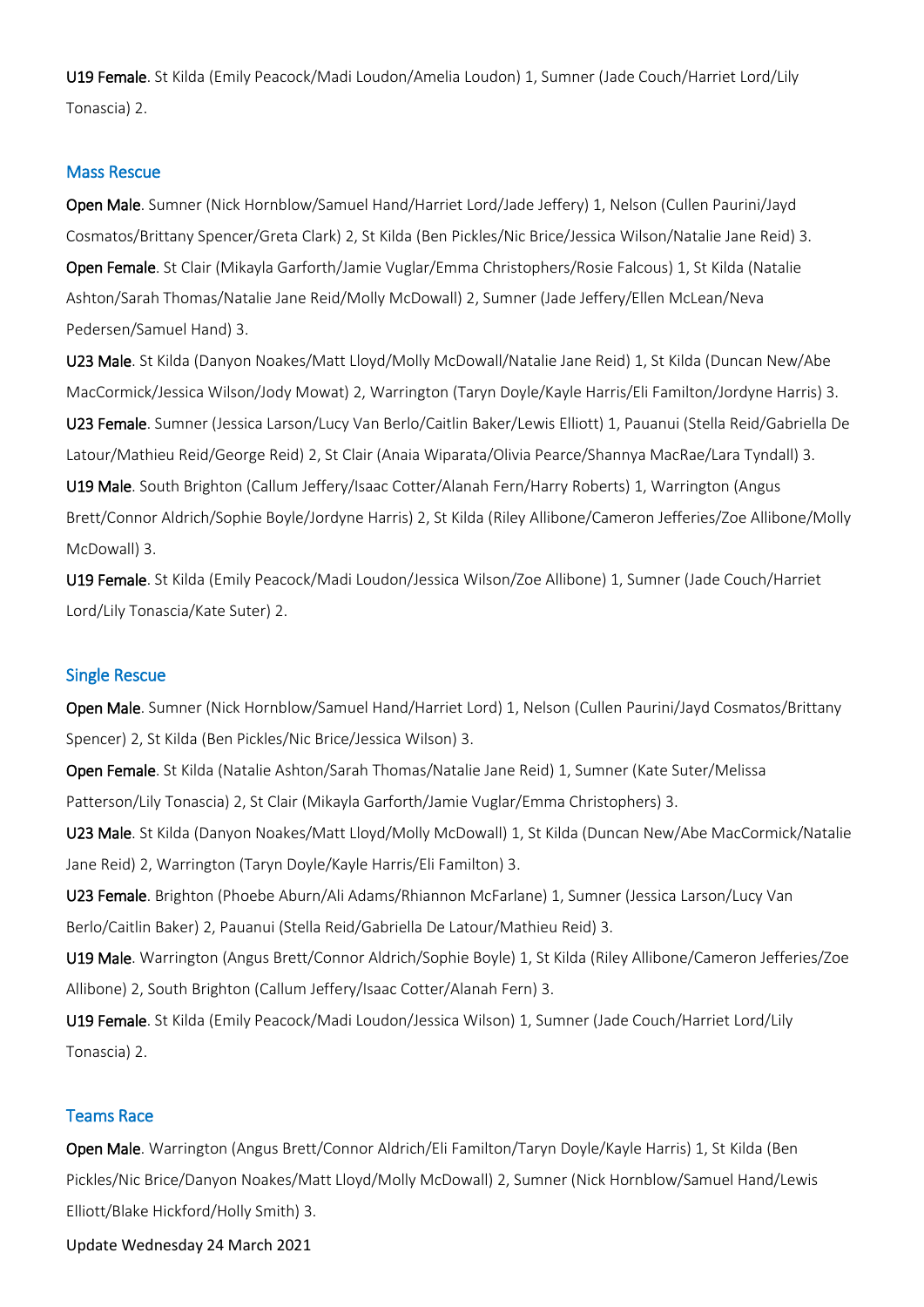Open Female. St Kilda (Natalie Ashton/Sarah Thomas/Emily Peacock/Madi Loudon/Natalie Jane Reid) 1, St Clair (Mikayla Garforth/Jamie Vuglar/Anja Waugh/Eilis Doyle/Emma Christophers) 2, Sumner (Kate Suter/Melissa Patterson/Jessica Larson/Lucy Van Berlo/Caitlin Baker) 3.

## Club Points

| <b>Clubs</b>                | <b>Points</b> |
|-----------------------------|---------------|
| St Kilda SLSC               | 165           |
| Sumner SLSC                 | 121           |
| <b>St Clair SLSC</b>        | 101           |
| <b>Warrington SLSC</b>      | 50            |
| <b>Nelson SLSC</b>          | 30            |
| Pauanui SLSC                | 21            |
| <b>Brighton SLSC</b>        | 20            |
| South Brighton SLSC         | 12            |
| <b>Taylors Mistake SLSC</b> | 11            |
| <b>Spencer Park SLSC</b>    | 5             |

## Top Crew Points

| <b>Open Female</b>       |    |
|--------------------------|----|
| St Kilda                 | 27 |
| Sumner SLSC              | 22 |
| <b>St Clair Black</b>    | 15 |
| <b>Sumner SLSC</b>       | 15 |
| Nelson A                 | 13 |
| <b>Open Male</b>         |    |
| <b>Sumner SLSC</b>       | 26 |
| <b>St Clair Black</b>    | 20 |
| Nelson OM                | 17 |
| <b>St Clair White</b>    | 14 |
| St Kilda A               | 13 |
| Taylors Mistake A        | 8  |
| U23 Female               |    |
| <b>Sumner SLSC</b>       | 26 |
| Pauanui SLSC             | 21 |
| <b>Brighton SLSC</b>     | 20 |
| St Clair SLSC            | 13 |
| U23 Male                 |    |
| St Kilda SLSC            | 25 |
| <b>Warrington SLSC</b>   | 23 |
| St Kilda SLSC            | 18 |
| <b>St Clair SLSC</b>     | 14 |
| St Kilda SLSC            | 14 |
| <b>Spencer Park SLSC</b> | 5  |
| U19 Female               |    |
| St Kilda                 | 28 |
| <b>Sumner SLSC</b>       | 18 |

Update Wednesday 24 March 2021